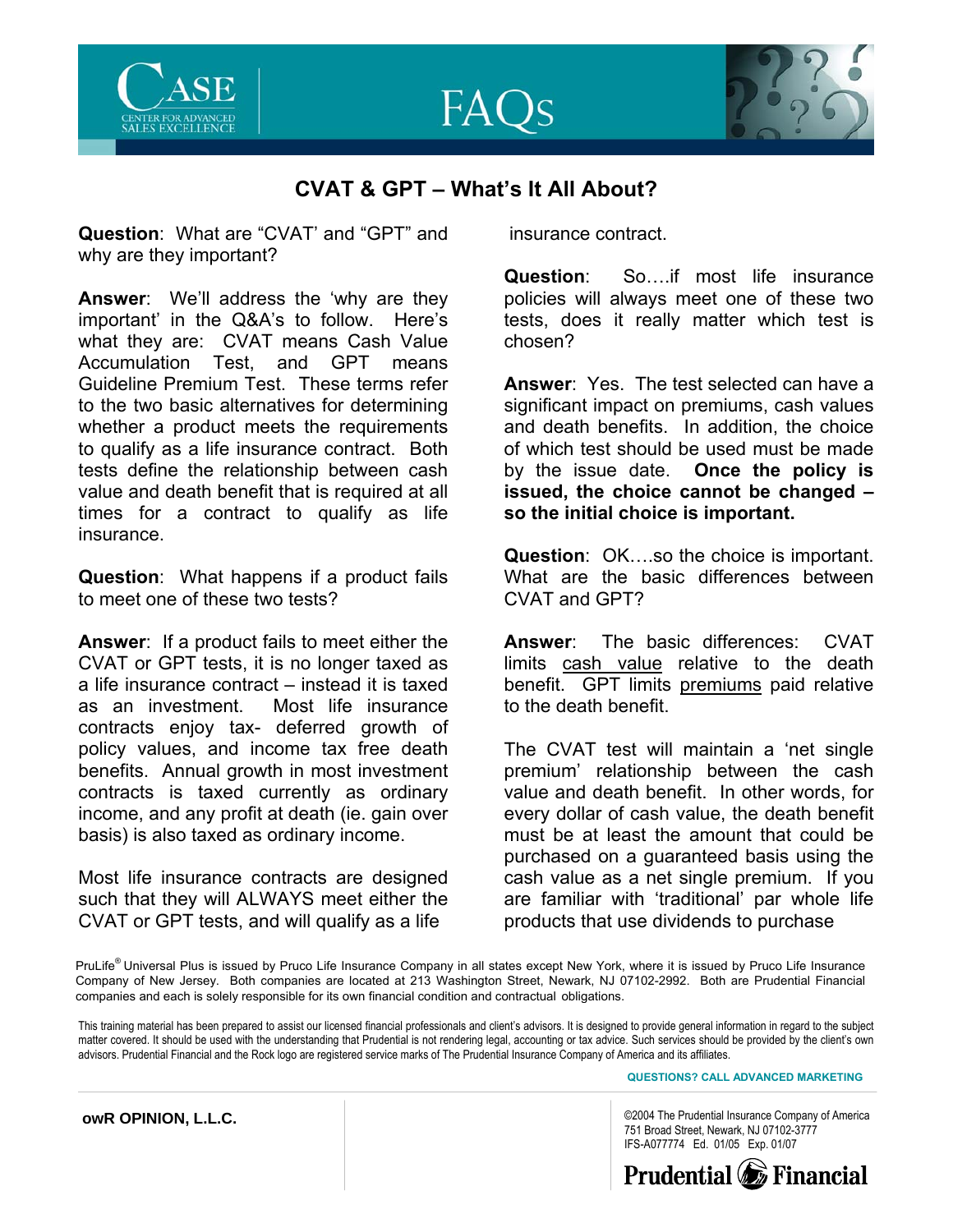paid-up-additions (PUAs) – the PUA purchase basis is a net single premium transaction that uses the cash dividend to buy a piece of paid-up life insurance. The amount of paid-up insurance varies based on the attained age of the insured. This is the same relationship that is required by the CVAT test – the cash value determines the minimum death benefit, based on the attained age.

The GPT test defines limits on premiums paid based on the death benefit. For a given death benefit, GPT defines a 'Guideline Single Premium' and a 'Guideline Level Premium.' Payment of premiums in excess of these amounts is not permitted. The GPT test also defines the relationship between cash value and death benefit. Unlike CVAT where the cash value determines the minimum death benefit, with GPT, the death benefit limits the permissible cash value based on a 'corridor' percentage test. Put another way, with GPT, the death benefit limits the premiums that can be paid, or the cash value that can exist at any attained age.

**Question**: Whew…. I'm not an actuary and I never will be. Can you just tell me when to choose CVAT, and when to use GPT?

**Answer**: Here are some general guidelines for choosing CVAT or GPT:

Use CVAT when:

- Your client doesn't want any limitations on the amount of premium that can be paid into a life insurance policy.
- Note: there are still premium limitations if your client does not want the policy to

become a modified endowment contract (MEC).

- Your client prefers to maximize policy death benefit at life expectancy.
- Your client chooses a level death benefit and wants to pay the maximum '7-pay' premium in years 1-7.
- Your client wants to make substantial first year drop-ins or has a large 1035 Exchange rollover and prefers to minimize initial death benefit.

Use GPT when:

- Your client wants to use a variable death benefit and 'stuff' the policy full of cash. In other words, your client wants to pay maximum level ongoing annual premiums for more than 10 years.
- Your client is more interested in lifetime cash accumulation and maximum policy distributions, rather than maximizing the policy's death benefit.
- Your client wants to pay the initial '7-pay' premium for much longer than the initial 7 years.
- Your client wants to maximize cash value and death benefit at age 100.

Consider the following two examples. This first example compares illustrated DEATH BENEFIT in three different scenarios. Bold numbers identify the 'leader':

| Minimum Non-MEC Death Benefit |                     |               |                |  |
|-------------------------------|---------------------|---------------|----------------|--|
| Illustrated                   | <b>CVAT</b> - Level | GPT - Level   | $GPT - B > A$  |  |
| Death Benefit                 | Death Benefit       | Death Benefit | Death Benefit* |  |
| Yr10/Age55                    | 669,769             | 1,226,730     | 753,618        |  |
| Yr 20 / Age65                 | 1,170,157           | 1,226,730     | 983,695        |  |
| Yr 30 / Age75                 | 1,554,868           | 1,226,730     | 1,276,498      |  |
| Yr 40 / Age85                 | 2,141,493           | 1,882,523     | 2,177,487      |  |
| Yr 50/<br>Age95               | 3,005,601           | 3,091,539     | 3,576,191      |  |

**PruLife UL Plus Male 45, PNS – Pay \$25,000/yr for 15 yrs – Minimum Non-MEC Death Benefit** 

\*Variable DB yrs 1-15 with change to Level DB in yr 16+